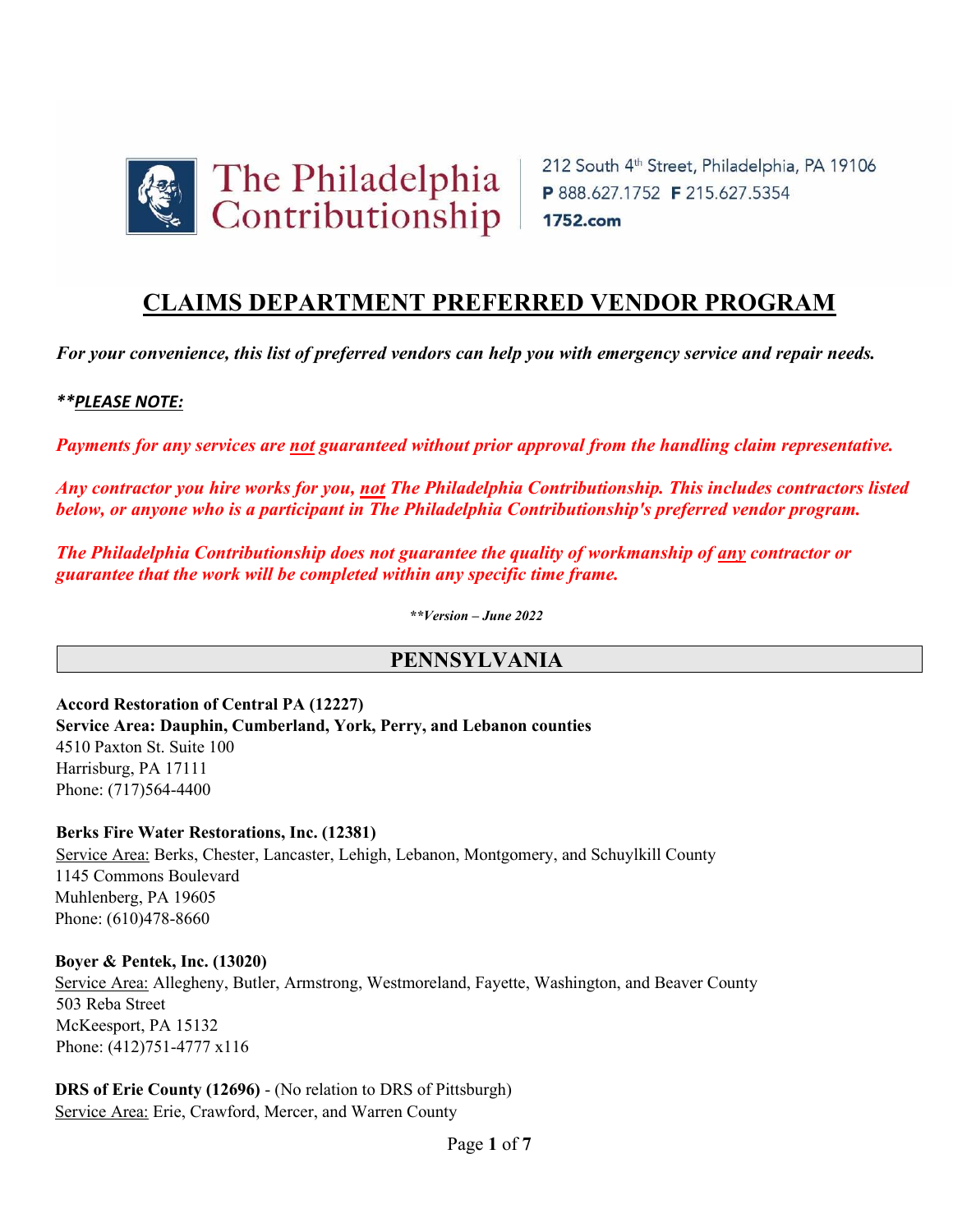PO Box 1850 Erie, PA 16512 Phone: (814)833-2000

## **DRS of Pittsburgh (Disaster Restoration (12705)** – No relation to DRS of Erie**)**

Service Area: (Western PA) Allegheny, Armstrong, Beaver, Butler, Fayette, Greene, Lawrence, Washington, and Westmoreland County 544 Fifth Street Ext. Trafford, PA 15085 Phone: (412)362-7000

## **Eastern Diversified Services (12758)**

Service Area: Bucks, Montco, Upper Philly, Lehigh, and Northampton County 89 Allentown Rd. Souderton, PA 18964 Phone: (215)723-1920

## **Fioravanti Construction Services, LLC (11050)**

Service Area: Philadelphia, Chester, Montgomery, and Delaware County 217 N. Monroe Street Media, PA 19063 Phone: (610)996-8381 matt.fioravanti@gmail.com

#### **Hayes Construction (12978)**

Service Area: Adams, York, and Chester County 14307 Jarrettsville Rd. PO Box 368 Phoenix, MD 21131 Phone: (410)628-7900

#### **Kress Brothers Construction (11983)**

Service Area: Allegheny, Armstrong, Beaver, Butler, Lawrence, Washington, and West Moreland County 4930 S. Pioneer Rd. Gibsonia, PA 15044 Phone: (800)357-1822

#### **Mark 1 Restoration** (Chalfont Office) **(13414)**

Service Area: Southeastern PA-Bucks, Montgomery, Philadelphia, Chester, and Delaware County Phone: (267)695-1100

**Mark Irwin Associates (10087)** Service Area: Philadelphia and surrounding Counties. Extended Service Area: Bucks, Delaware, Lehigh, Schuylkill, Montgomery, and Northampton County Southampton, PA 18966 Phone: (215)598-3907

## **Puro-Tec LTD**. **(11004)** Service Area: Pennsylvania Counties: Philadelphia, Bucks, Montgomery, Chester, and Delaware County 725 Wicker Ave. Bensalem, PA 19020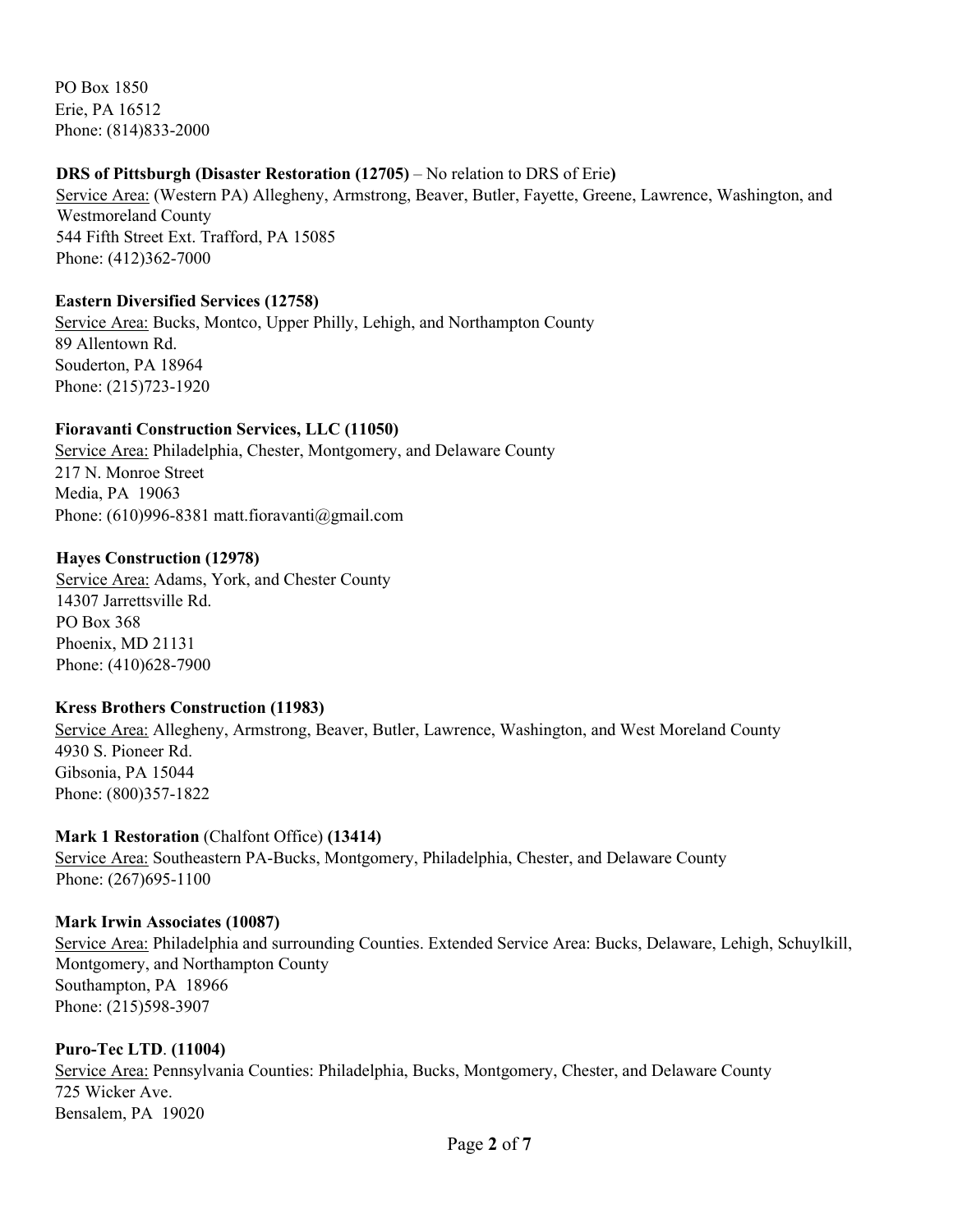Phone: (877)787-6832 or (215)245-4640

### **Reynolds Restoration Harrisburg (11650)**

Service Area: Adams, Cumberland, Dauphin, Franklin, Lancaster, Lebanon, Perry, and York County 3300 North Third Street Harrisburg, PA 17110 Phone: (888)277-8280

## **RMS (Restoration Management Systems) (11743)**

Service Area: 50 mi. radius of Pittsburgh (15233 zip) 1800 Columbus Ave Pittsburgh, PA 15233 Phone: (412)231-1952

#### **ServiceMaster by ARTec (11093)**

Service Area: Philadelphia, Chester, Delaware, Montgomery, and Bucks County 150 E. Baltimore Pike P.O. Box 271 Clifton Heights, PA 19018 Phone: (800)224-3473 or (610)626-9002

#### **Servpro of Allentown (13478)**

Service Area: Montgomery, Bucks, Carbon, Lehigh, and Northampton County 1506 S. Albert Street Allentown, PA 18103 Phone: (484)602-9200

## **Servpro of Media (13176)**

Service Area: Philadelphia, Montgomery, Delaware, and Bucks County 119 Springfield Ave Folsom, PA 19033 Phone: (610)566-5720

## **NEW JERSEY**

## **A&E Restoration (12990)**

Service Area: Hunterdon, Mercer, Middlesex, Ocean, and Somerset County P.O. Box 68 Princeton, NJ 08542 Phone: (609)520-0424

## **Fioravanti Construction Services, LLC (11050)**

Service Area: Salem, Cumberland, Gloucester, Camden, Atlantic, Burlington, Ocean, Western Monmouth, and Mercer County 217 N. Monroe Street Media, PA 19063 Phone: (610)996-8381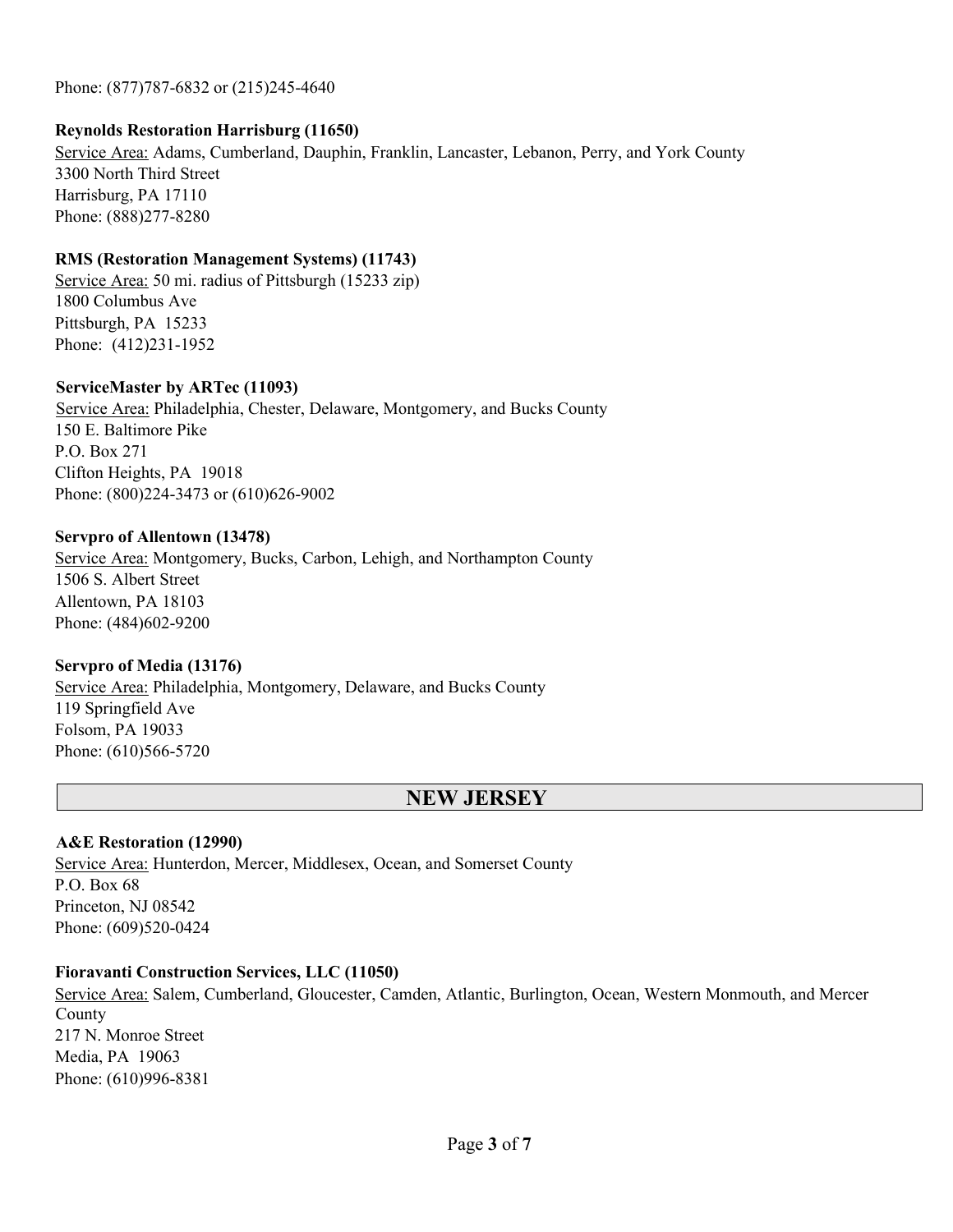## **FTI (12234)**

Service Area: Entire State of New Jersey 186 Pine Brook Road Tinton Falls, NJ 07724 Phone: 732-842-7741 Emergency Phone: (800)298-6688, Emergency after hours Phone: (800)298-8866

## **GLR Construction/Adams Technical Services (10113)**

Service Area:Mercer, Burlington, Camden, Gloucester, Cumberland, Salem, Cape May, Atlantic and Ocean Counties (Barnegat, Long Beach Island, Manahawkin, Tuckerton) 489 Redwood Ave Woodbury Heights, NJ 08097 Phone: (800)377-6623 After hours: (856)853-3886

## **Mark 1 Restoration (13414)**

## *Moorestown Office*

Service Area: Southern New Jersey- Mercer, Burlington, Ocean, Camden, Gloucester, Salem, Cumberland, Atlantic and Cape May County Phone: 856-764-9700

## *Flemington Office:*

Service Area: Central New Jersey-Hunterdon, Union, Somerset, Middlesex, Monmouth, Morris, and Warren County Phone: (908)806-4103

## **Mark Irwin Associates (10087)**

Service Area: Mercer, Burlington and Camden County P.O. Box 575 Southampton, PA 18966 Phone: (215)598-3907

## **Puro-Tec LTD (11004)**

Service Area: Mercer, Burlington, Atlantic, Gloucester, Cumberland, Cape May, and Salem County 725 Wicker Ave. Bensalem, PA 19020 Phone: (877)787-6832 or (215)245-4640

## **Resto Corporation (10154)**

Service Area: Passaic, Bergen, Monmouth, Ocean, Middlesex, Mercer, Burlington, Morris, Essex, Hudson, and Union County 81 Lake Drive East Wayne, NJ 07470 Phone: (845)352-4200

## **ServiceMaster Recovery by Restoration Solutions (13375)**

Service Area: Bergen, Passaic, Morris, Sussex, Essex, and Hudson Counties 576 Valley Road STE 299 Wayne, NJ 07470 Phone: (866)428-0512 Owner: Al Kiswani (973)317-4549 cell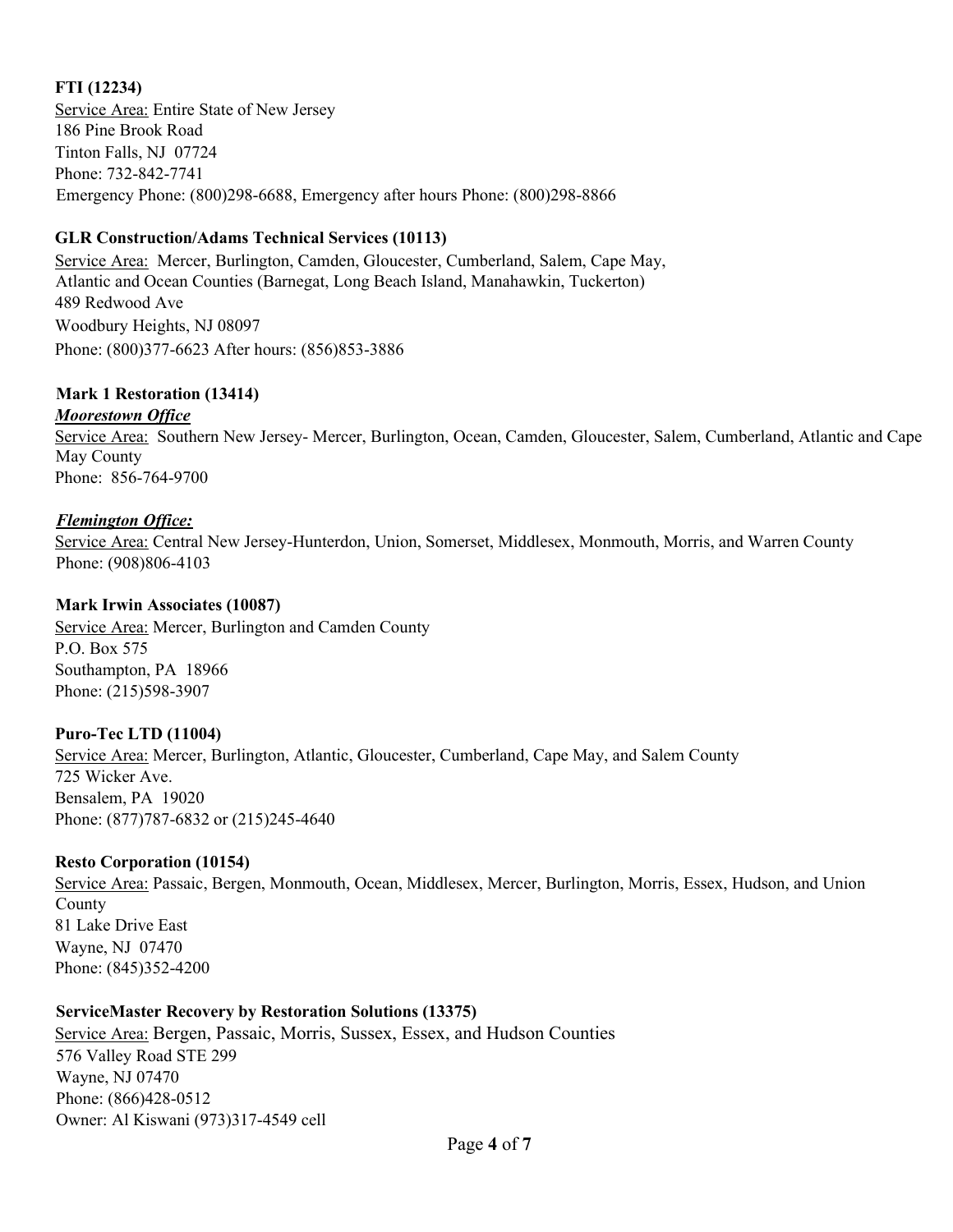### **Servpro of Media (13176)**

Service Area: Burlington and Camden Counties 119 Springfield Ave Folsom, PA 19033 Phone: (610)566-5720

## **DELAWARE**

#### **Fioravanti Construction Services, LLC (11050)**

Service Area: New Castle County, DE 217 N. Monroe Street Media, PA 19063 Phone: (610)996-8381

#### **ServiceMaster by ARTec (11093)**

Service Area: New Castle County (North of Bear) 150 E. Baltimore Pike P.O. Box 271 Clifton Heights, PA 19018 Phone: (800)224-3473

#### **Strong Wall Construction (12954)**

Service Area: New Castle and Kent County 5355 Nottingham Dr. Suite 110 Nottingham, MD 21236 Phone: (410)793-4040

## **MARYLAND**

#### **Eaze Restoration (12760)**

Service Area: Baltimore, Anne Arundel, Harford, Howard, and Cecil County 919 Black River Neck Rd. Baltimore, MD 21221 Ronald Sweet Jr. Phone: (410)925-9608

#### **Hayes Construction (12978)**

Service Area: Baltimore, Harford, Cecil, Howard, and Carroll County 14307 Jarrettsville Rd., PO Box 368 Phoenix, MD 21131 Phone: (410)628-7900

#### **Rebuild Inc. (12912) \*Roofing, Siding & minor interior damage – No Water Mitigation service**

9520 Berger Road, Suite 201 Columbia, MD 21046 Randy Specht Phone: (410)381-4380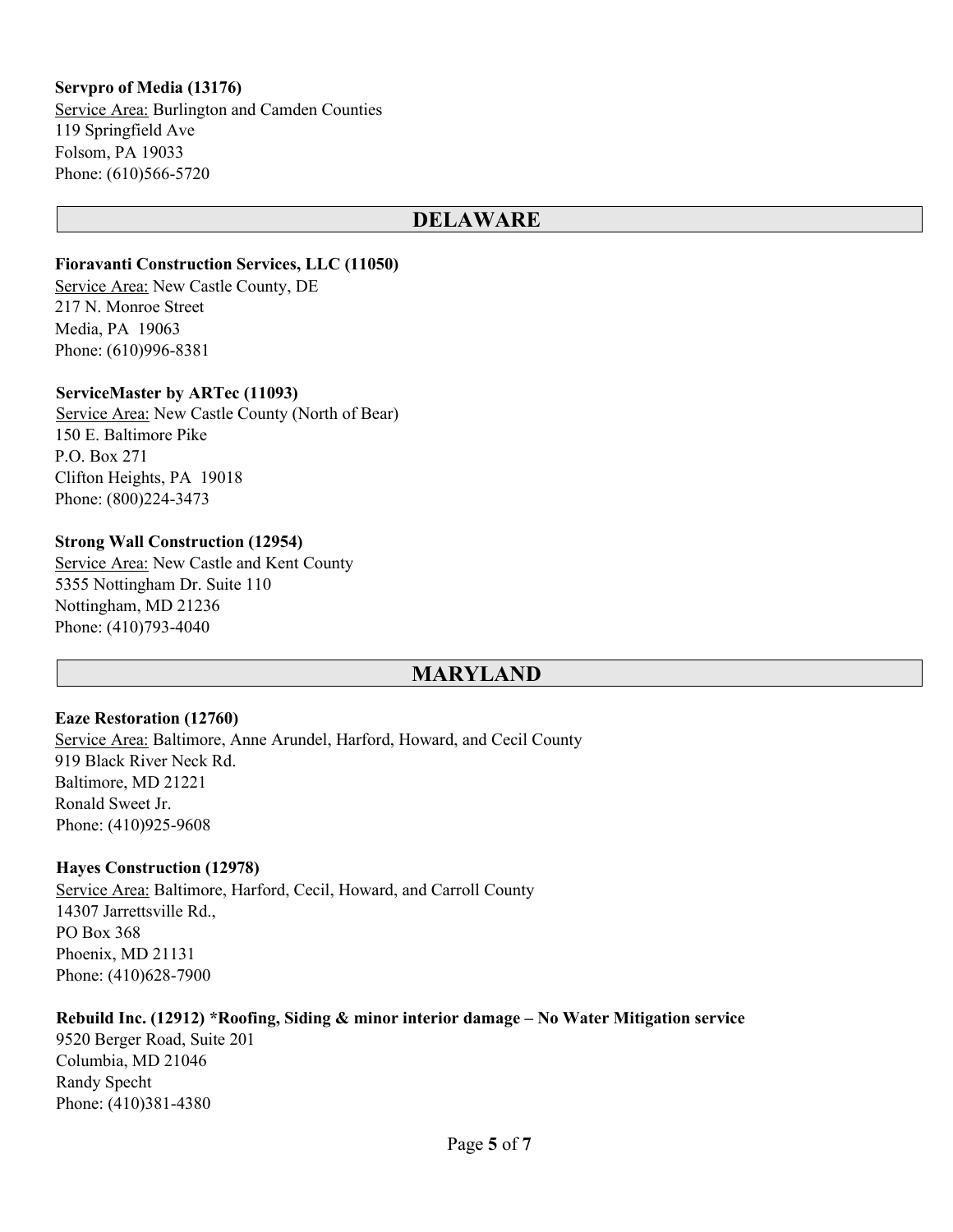#### **Reynolds Restoration Baltimore (11650)**

Service Area: Anne Arundel, Baltimore, Carroll, Cecil, Frederick, Harford, Howard, Montgomery, and Prince Georges Counties 7391 Washington Blvd., Suite 105 Elkridge MD 21075 Phone: (888)277-8280 x509

#### **ServiceMaster of Bel Air**

Service Area: Baltimore, Cecil, Harford, and York Counties 126 Industry Lane Unit 1 Forest Hill, MD 21050 Phone: (410)836-0382

#### **Strong Wall Construction (12954)**

Service Area: Anne Arundel, Harford, Howard, Prince George's, and Montgomery County 5355 Nottingham Dr. Suite 110 Nottingham, MD 21236 Phone: (410)793-4040

## **VIRGINIA**

#### **Jenkins Restorations Sterling, VA (13444)**

Service Area: Arlington, Clarke, Fairfax, Fauquier, Frederick, Loudoun, Prince William, and Warren County 3750 Centerview Drive Chantilly, VA 20151 Phone: (571)323-6030

#### **Jenkins Restorations Federicksburg, VA (13444)**

Service Area: Caroline, Culpeper, Essex, Fauquier, King George, Louisa, Madison, Orange, Prince William, Rappahannock, Richmond, Spotsylvania, Stafford, and Westmoreland County 109 Juliad Court, Suite 105 Fredericksburg, VA 22406 Phone: (540)369-6339

#### **PDR of Central VA (13161)**

Service Area: Albemarle, Charlottesville City, Orange, Fluvanna, Buckingham, Louisa, Culpeper, Madison, Greene, Spotsylvania and Rappahannock County 45 D Business Park Ruckersville, VA 22968 Phone: (434)990-9911

#### **PDR of Suburban Virginia (12810)**

Service Area: Arlington County, Parts of Fairfax County, and the city of Alexandria 8773 Virginia Meadows Drive, Manassas, VA 20109 Phone: (703)335-2424